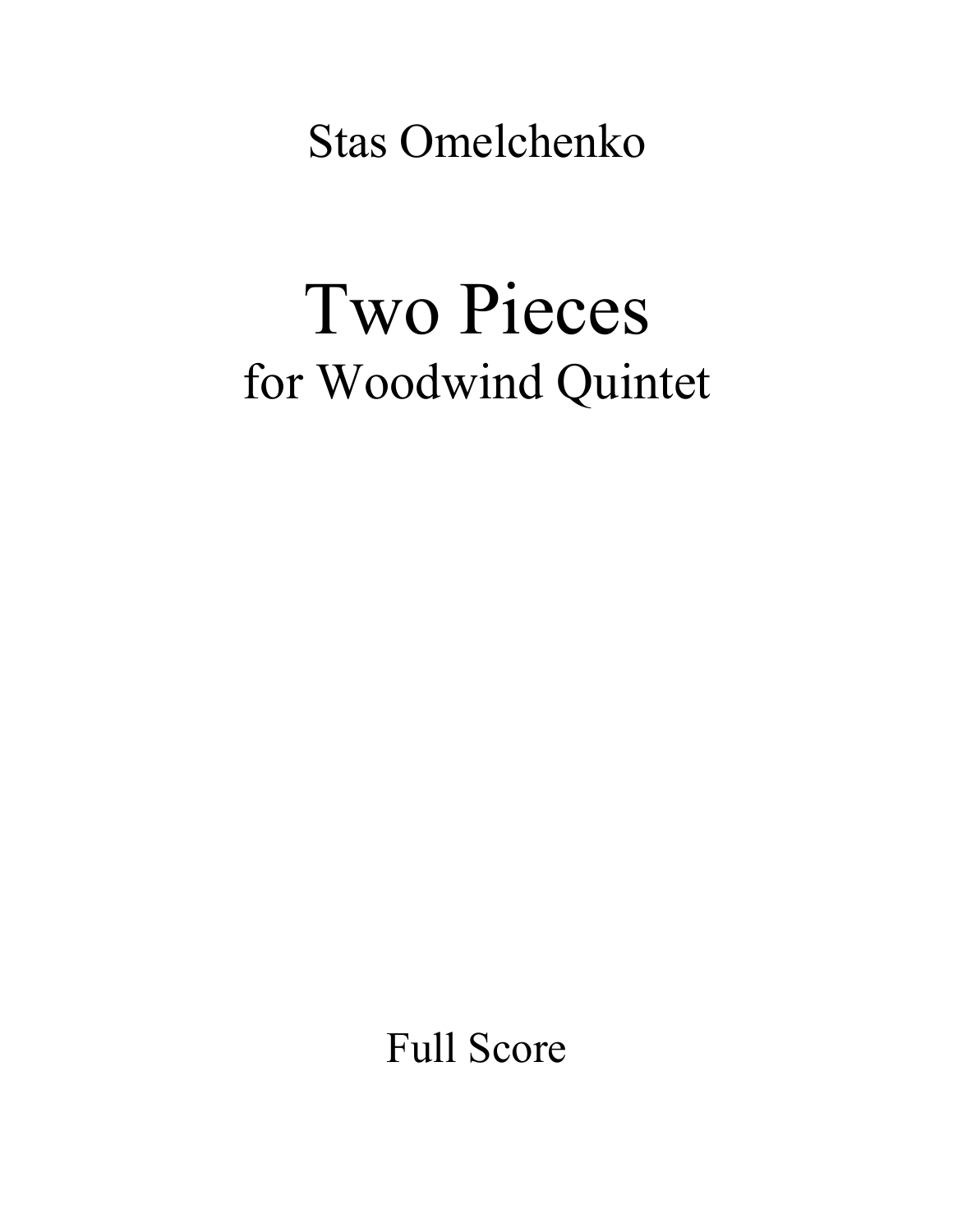## Program Note

The first piece is a 3-voice fugue with clearly identifiable subject and counter subject. In order to facilitate all instruments of the ensemble, new lines (made from slightly altered original lines) were added. In performance, the music should maintain fluidity and drive towards the climax—the last restatement of the subject. All restatements of the subject should be clearly heard. The form of this fugue is as follows:

| Rehearsal     | Section              |
|---------------|----------------------|
| Beginning     | Exposition           |
| $\mathbf{A}$  | Episode 1            |
| B             | Restatement 1        |
| $\mathcal{C}$ | Episode 2            |
| D             | <b>Restatement 2</b> |
| E             | Episode 3            |
| $\mathbf{F}$  | Restatement 3        |
| G             | Episode 4            |
| H             | Episode 5            |
| I             | Restatement 4        |
| J             | Episode 6            |
| K             | Restatement 5/Coda   |

The second piece is a set of variations on a chorale. In contrast to traditional harmony and contrapuntal development techniques of the fugue, this chorale utilizes a more contemporary harmony and development techniques. The main development technique used in this piece was octave displacement. In performance, bringing out the individual characters of the variations should be the ensemble's top priority.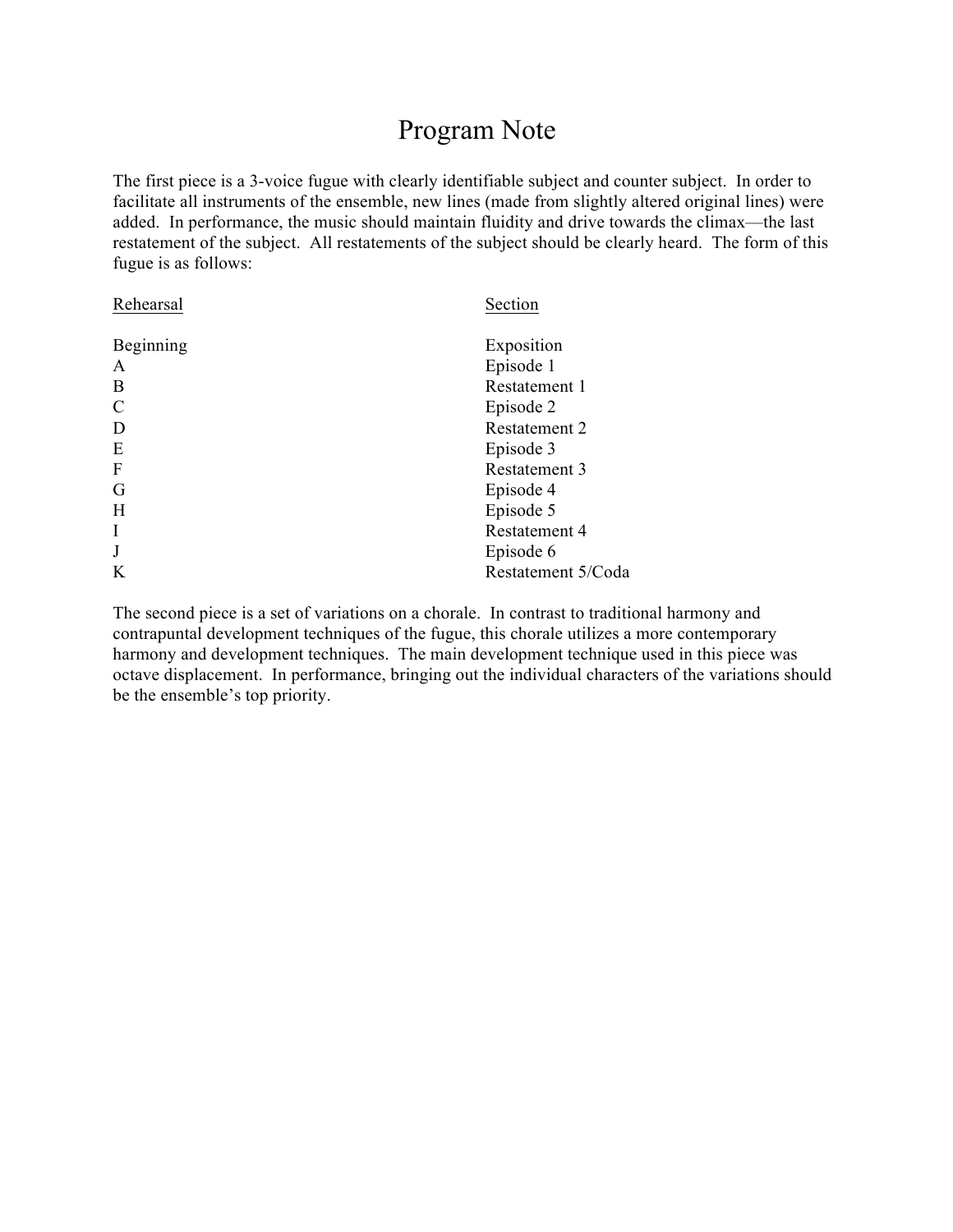=

Two Pieces for Woodwind Quintet 1. Fugue





Copyright © Stas Omelchenko 2014 Published by BRS Music, Inc. All Rights Reserved.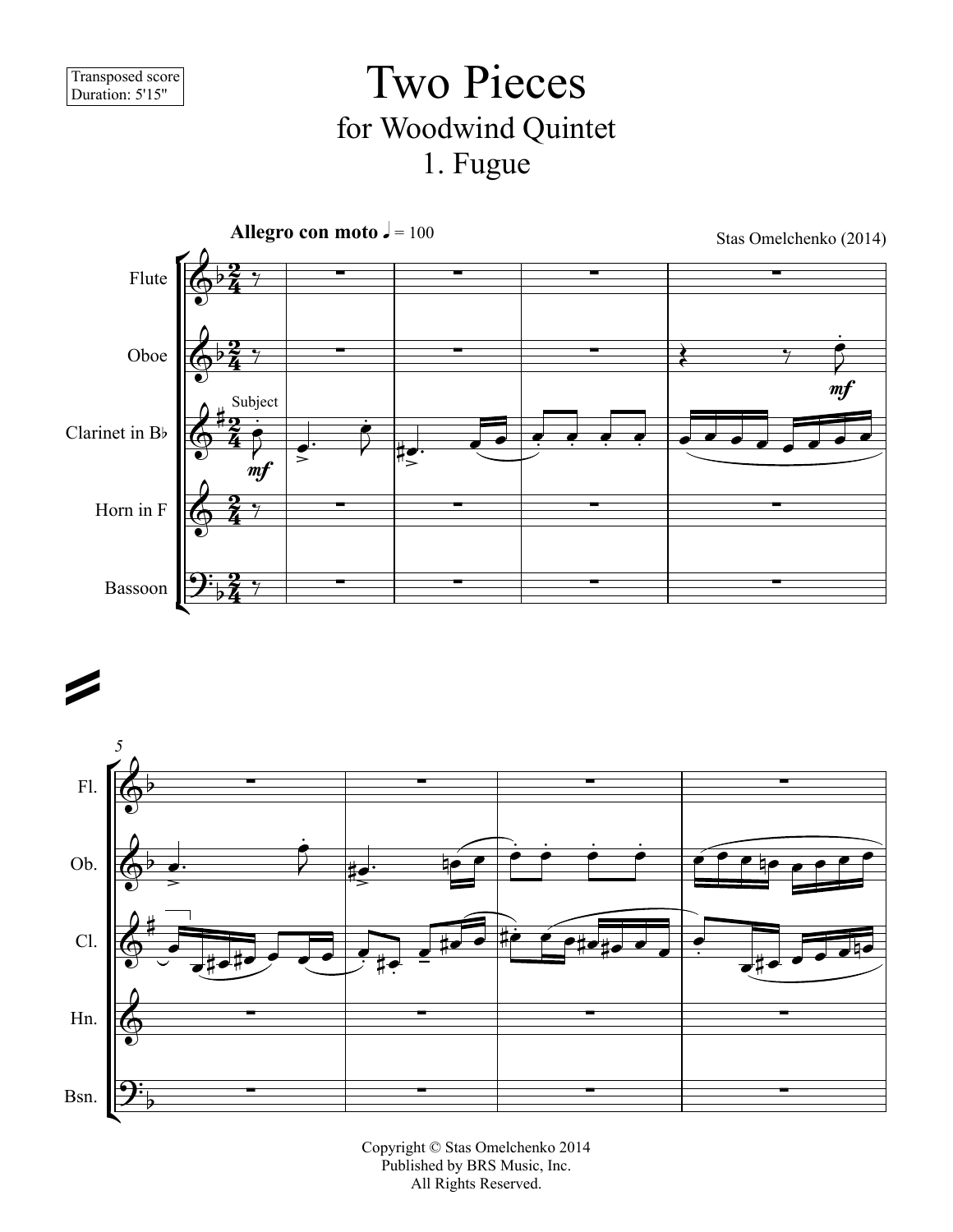

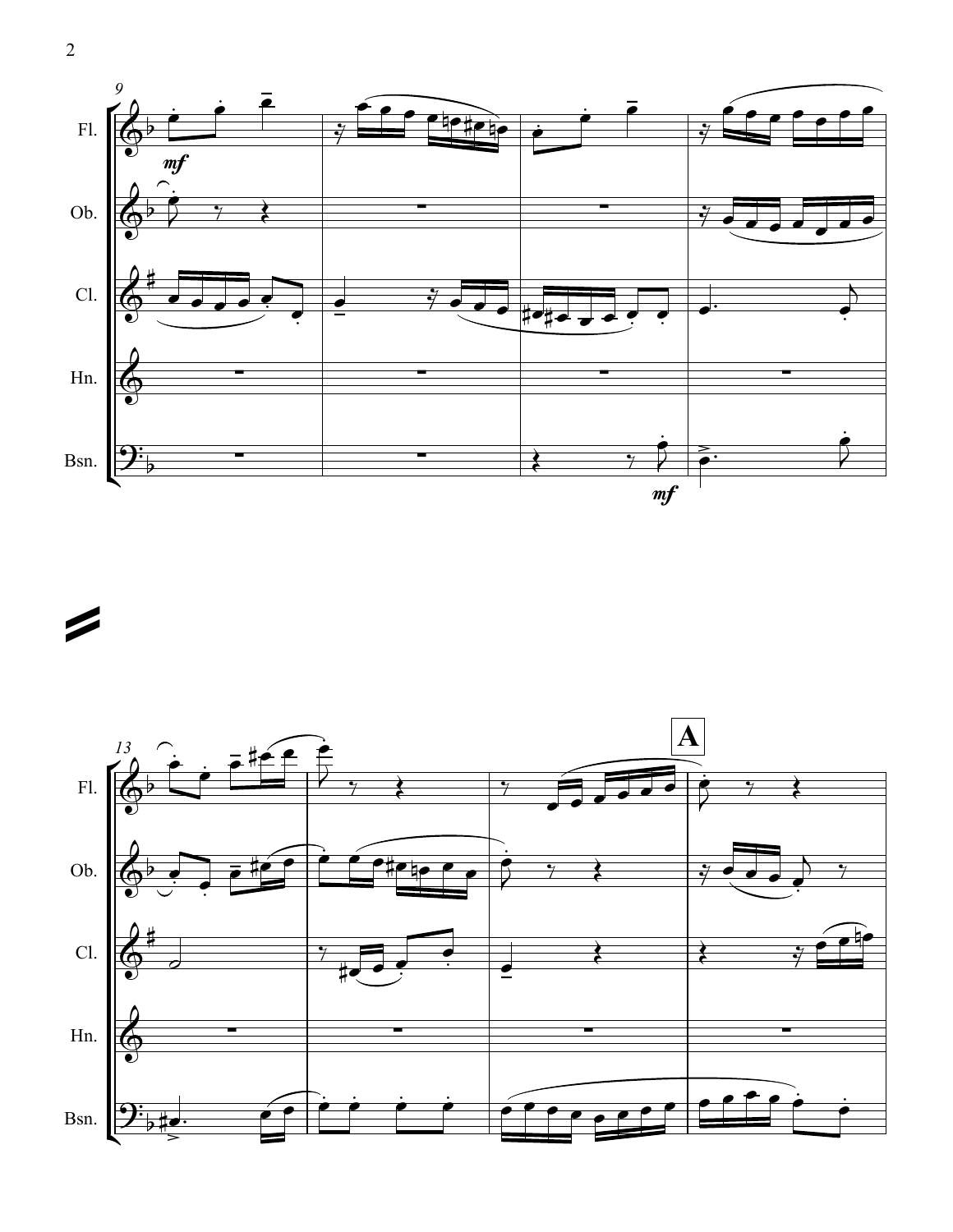



=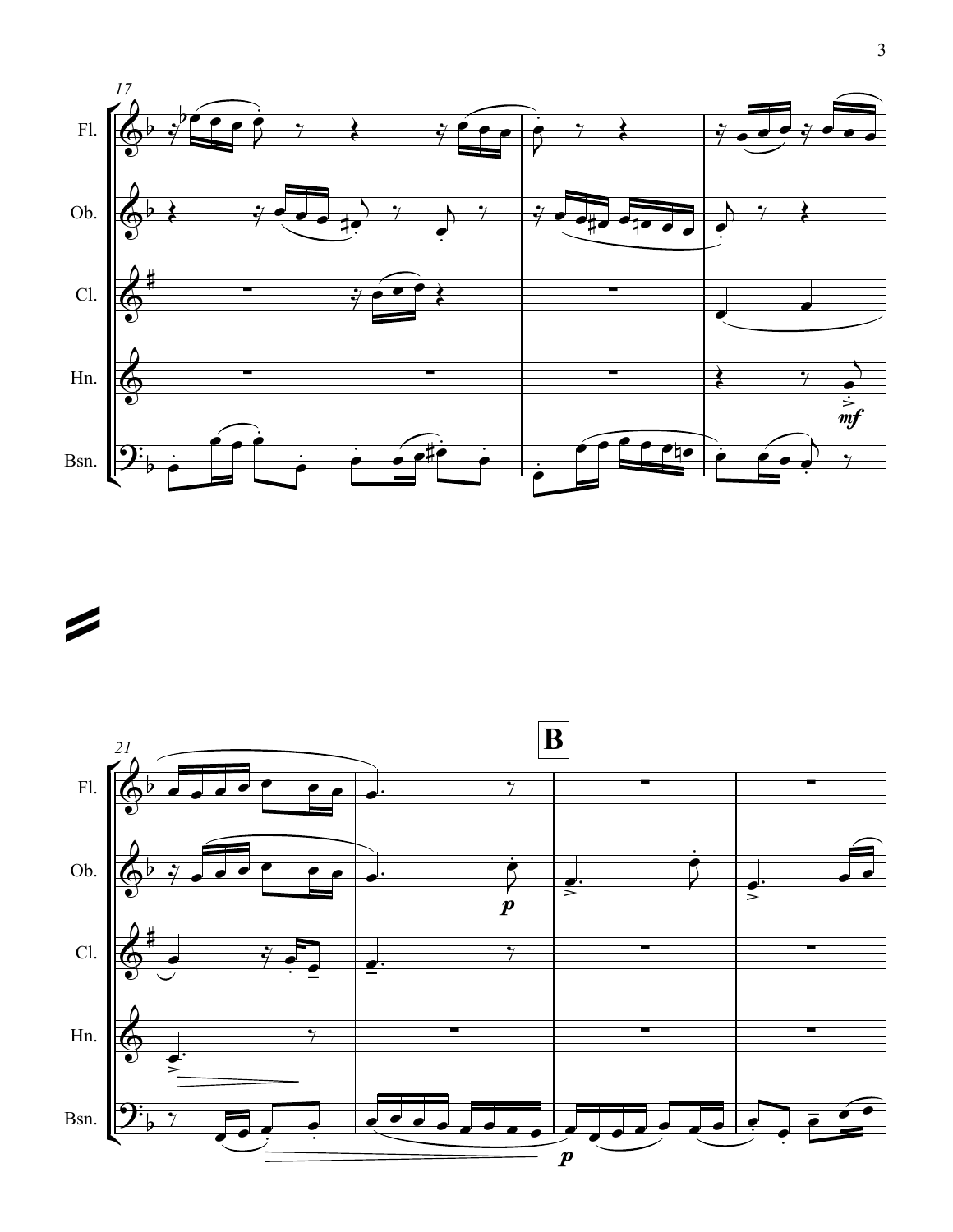## 2. Variations on a Chorale





 $\blacktriangleright$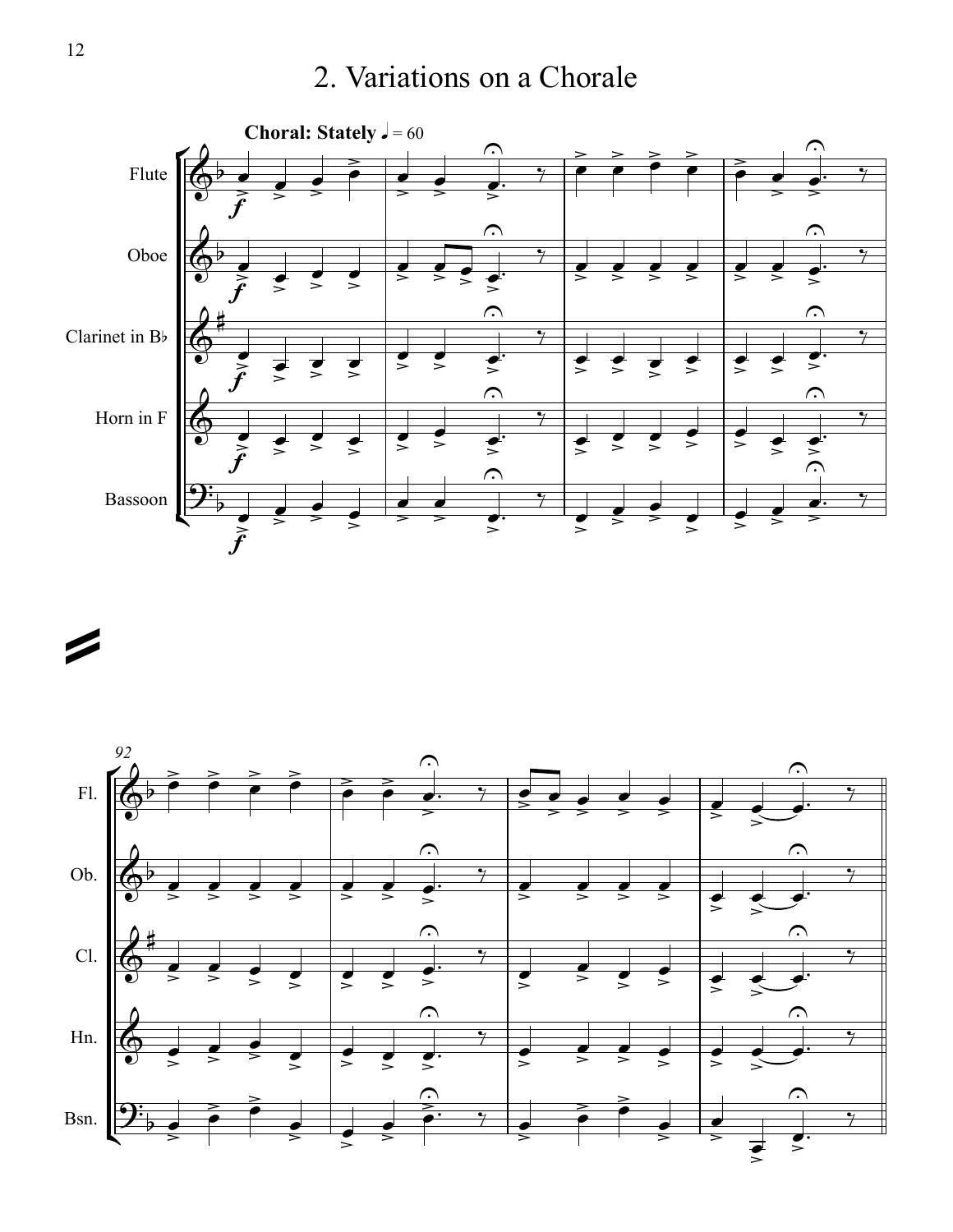



 $\boldsymbol{z}$